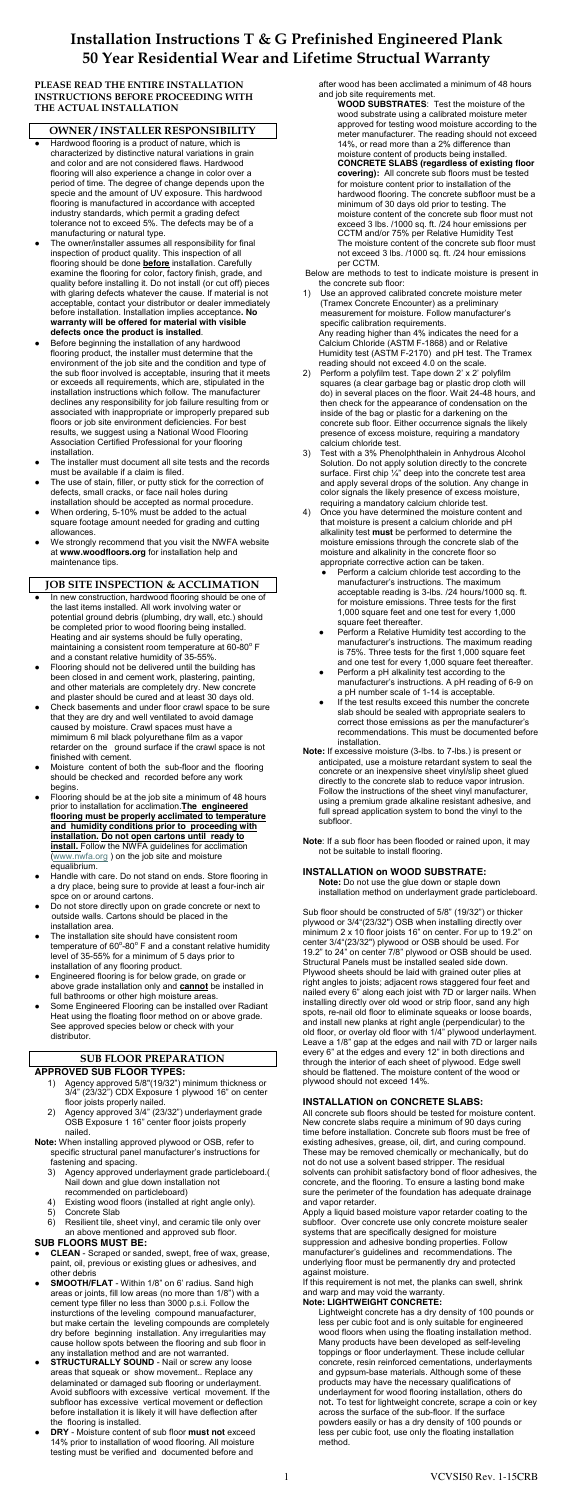## **INSTALLATION on SUB-FLOORS OTHER THAN WOOD OR CONCRETE**:

Do not install over carpets.

**Note**: Perimeter glued resilient vinyl and rubber tiles are unacceptable underlayments and must be removed.

Terrazzo, marble, tile and any other hard surfaces that are well bonded to sub floor, dry, structurally sound and level, as described above, are suitable as a sub floor for this engineered hardwood flooring installation. As above, the surface must be sound, tight, and free of paint, oil, existing adhesives, sealers, wax, grease, and dirt. Terrazzo, marble, and ceramic tile must be scuffed to assure adhesion.

The flooring can be glued or floated directly over full spread permanently bonded acoustical cork. Density should be 11.4 lb. / cubic ft. and installed according to cork manufacturer's recommendations. Do not use foam underlayment when using the floating method over cork.

- Verify floor is level and structurally sound. Repair as needed. Sub floor irregularities may cause any wood flooring installation to develop hollow spots between the flooring and the sub floor. These are not the result of any manufacturing defect.
- Proper moisture testing is the key to determine readiness for installation.
- Follow the NWFA ( [www.nwfa.org](http://www.nwfa.org/)) guidelines for
- acclimation on the job site and moisture equalibrium. Undercut door casings
- Remove any existing wall base, shoe molding, quarter round or doorway thresholds
- Regardless of the installation method all floors should be racked.

**ASBESTOS WARNING!** Do not sand existing resilient tile, sheet flooring, backing, or felt linings. These products may contain asbestos fibers that are not readily identifiable. Inhalation of asbestos dust can cause asbestosis or other serious bodily harm. Check with local, state, and federal laws for handling hazardous material before attempting the removal of these floors.

#### **INSTALLATION ON RADIANT HEATED SUBFLOORS:**

This product is not approved for installation over radiant heat applications. The Warranty will be voided if used over any radiant heat.

# **DO NOT USE ON RADIANT HEATED SUBFLOORS**

# **JOB SITE PREPARATION**

# **FLOATING FLOOR INSTALLATION METHOD**

#### **REQUIRED TOOLS AND ACCESSORIES**

- Tape Measure
- Moisture Meter (wood / concrete)
- Underlayment and Vapor Retarder (If needed)
- Mallet (light colored)
- Circular or Hand Saw
- Miter or Table Saw
- Pry Bar
- Drill with 1/16" bit
- Tapping Block
- Chalk Line and Chalk
- Hammer
- Safety Equipment (Goggles & Mask)
- Utility Knife
- 3/8 "or 1/2" Spacers
- Hardwood Flooring Cleaner
- Tongue and Groove Flooring Adhesive(PVAC)
- Broom
- **APPROVED SUB FLOOR**: All sub floors should be

- Before starting, first measure the width of the room, and then divide the room's width by the width of the plank. If this means that the last row of planks will be narrower than 2", then you will need to cut the first row of planks to make it narrower. Cut in such a way that both rows of planks (the first and last to be installed in the room) will have the same approximate width for an overall continuous look. See installing the last row.
- **Note:** To cut the boards, always saw with the teeth cutting down into the face or top of the board**.** Cutting from the top down helps protect the surface.
- Begin the installation of the planks in the left hand corner of the room with the long direction parallel to the incoming sunlight source or to the longest wall of the room (if this is possible). Be sure to install the first row of boards with the groove side facing the wall. Use 3/8" or 1/2" expansion spacers (depending on the thickness of the flooring) to provide a gap for the seasonal expansion of the flooring along the walls of the entire room. Always place expansion spacers against the wall where the two boards meet.
- **Note:** Larger rooms require additional expansion space. Add 1/16" to the width of the spacers for every 3' the room extends beyond 25'. **Dimensions exceeding 40' require the use of a t-molding for expansion**.

covered with either a 3 in 1 Underlayment or an approved 1/8" thick closed cell foam underlayment. When using a 1/8" thick closed cell foam underlayment over a concrete sub floor, you must also use a 6 or 8 mil polyethylene film which acts as a vapor retarder.

**BELOW GRADE:** All engineered products when installed using the floating installation method, can be installed below grade. However the following instructions must be followed.

- When installing the products which have been **approved** for the floating installation method, the boards must be side and end glued using tongue & groove adhesive.
- Always apply the adhesive into the bottom of the groove on each board. Do not fill the groove. Apply a continuous bead, filling the bottom of the groove no more than halfway full. Start & stop adhesive 2" from the ends on the long side of the board and 1" from the ends on the butt end.
- **Note:** If any excess adhesive squeezes up to the finished surface, wipe it off immediately using a water dampened cloth or adhesive remover. Then dry the surface and buff with a dry cloth. If the adhesive has dried, use a soft white cloth moistened with adhesive remover. Do not abrade the wood surface.

The concrete slab should be sealed or painted with a good concrete sealer. Then the 3 in1 Underlayment or the 6 mil poly film should be installed with ends butted together and taped with a clear 2" packaging tape to prevent any moisture from coming up through the seams. The 3 in 1 underlayment or 6 mil poly film should be lapped up the wall 4" all the way around the room. This can be trimmed off after moldings are installed. If you are using the 3 in1 underlayment, you are ready to begin the installation. However, if you have used the 6 mil poly film, roll out on top of the 6 mil poly film a 1/8" thick closed cell foam, butting the edges but not overlapping.

#### **IMPORTANT: DO NOT INSTALL CABINETS OR WALLS ON TOP OF THE FLOORING WHEN USING THE FLOATING INSTALLTION METHOD.**

#### **Step 1: POSITION THE FIRST ROW**

**Important:** The flooring should be installed from several cartons at the same time to insure proper color, grain, and shade mix.

- After installing the first row of boards, apply the adhesive to the first board on the second row using the above gluing instructions.
- Connect that board to the first row making sure that there is at least a 6" stagger between the end joint of the board on the first row.
- Distribute lengths, avoiding "H" patterns and other discernible patters in adjacent runs. Stagger end joints of boards row to row a minimum of 6" for strip flooring, 8- 10" for 3-5" plank, and 10" for plank wider than 5",
- Work out of several cartons at a time to insure proper color and shade mixture.
- Tap the boards together with a a hammer and a tapping block. Be sure that the tapping block is against the tongue only and use only a gentle tapping motion to tap the boards together. Excessive force will damage the board making it difficult to install additional boards. Do not tap on the groove side of the boards as this will cause damage to the boards. Once the board has been tapped into place check for a tight fit on sides and ends.
- To install the rest of the flooring, continue placing the boards from left to right, plank by plank, and row by row.
- **Note:** When installing around fixed objects, small areas or even in general installation areas, the use of installation straps may prove helpful for securing boards together. Installation straps are a handy tool that will insure a tight fit when used to strap each continuous row of installation.

- Lay a row of boards, unglued, with the tongue toward the wall, directly on top of the last row installed.
- Take a full width scrap piece of the product that is being installed with the face down and the tongue side against the wall. Use 3/8" or 1/2" spacers against the wall to ensure the proper expansion space.
- Draw a line along the row moving down the wall. The resulting line gives the proper width for the last row which, when cut, can then be wedged into place using the pull bar.
- **Note: Floor should remain free of foot traffic for a minimum of 12 hours while adhesive sets.**

- A drying time of 24 hours is recommended before any damp mopping, cleaning or heavy objects or furniture can be put back into place.
- The use of putty or a non-silicone based filler to cover small cracks should be considered normal in hardwood flooring installations. Test filler on spare pieces first to ensure it blends with the floor.
- Make sure when the installation is complete that the expansion spacers are removed and the expansion space is covered with the appropriate molding such as baseboard and 1/4 round or shoe molding. Do not nail moldings into the floor but nail into the wall.
- Vacuum the floor thoroughly using the soft brush attachment or dust mop to remove any dirt and debris.
- Use a quality Hardwood Flooring cleaner to finish the floor. We recommend Bona Swedish Formula Hardwood Cleaner
- If the floor is to be covered, do not use plastic. Use a breathable wrap or material such as cardboard or kraft paper to protect the finish.
- Final inspection by the end used should be conducted from a standing position.

- Manual or Pneumatic Fastening Machines with 15-18 gauge 3/16" Crown Staples 1 1/4"-1 1/2" length
- Moisture Meter (wood & concrete)
- \* Circular or Hand Saw
- Miter or Table Saw
- Drill with 1/16" bit
- **Broom**
- 15 lb. Asphalt Saturated Felt (not rosin paper
- \* Tape Measure
- Mallet (light colored)
- Pry Bar
- Chalk Line and Chalk
- **Hammer**
- Safety Equipment (Goggles & Mask)
- \* Utility Knife
- Nail Punch
- Hardwood Flooring Cleaner
- **NOTE: Improper adapter plates and/ or staples/cleats can cause severe damage. Contact your Fastener Manufacturer for the proper adapter as well as recommended staples, cleats and air pressure**
- **NOTE: For planks wider than 5" the glue down method is preferred.**
- **Do not use staples or nails intended for 3/4" solid flooring.**
- **Note:** When using the Floating install method, every doorway less than 6' wide must be transitioned using a t-molding.
- If the starting wall is out of square, it will be necessary to scribe the first row to match the wall, allowing the opposite side of the row to present a true square base for the rest of the floor. When the first row is complete, you must have a straight, even base established.

#### **Step 2: GLUING THE BOARDS TOGETHER**

## **Step 3: INSTALLING THE REST OF THE FLOOR**

**Note:** Always stagger 6" to 10" between end joints of adjacent board rows. The end joints should not repeat visually across the installed floor.

## **Step 4: INSTALLING THE LAST ROW**

Most often the entire length of the last row will need to be cut so that it is narrow enough to fit the remaining space. When this occurs, follow this simple procedure:

# **Step 5: FINISHING THE FLOOR**

# **STAPLE DOWN INSTALLATION METHOD**

# **REQUIRED TOOLS AND ACCESSORIES**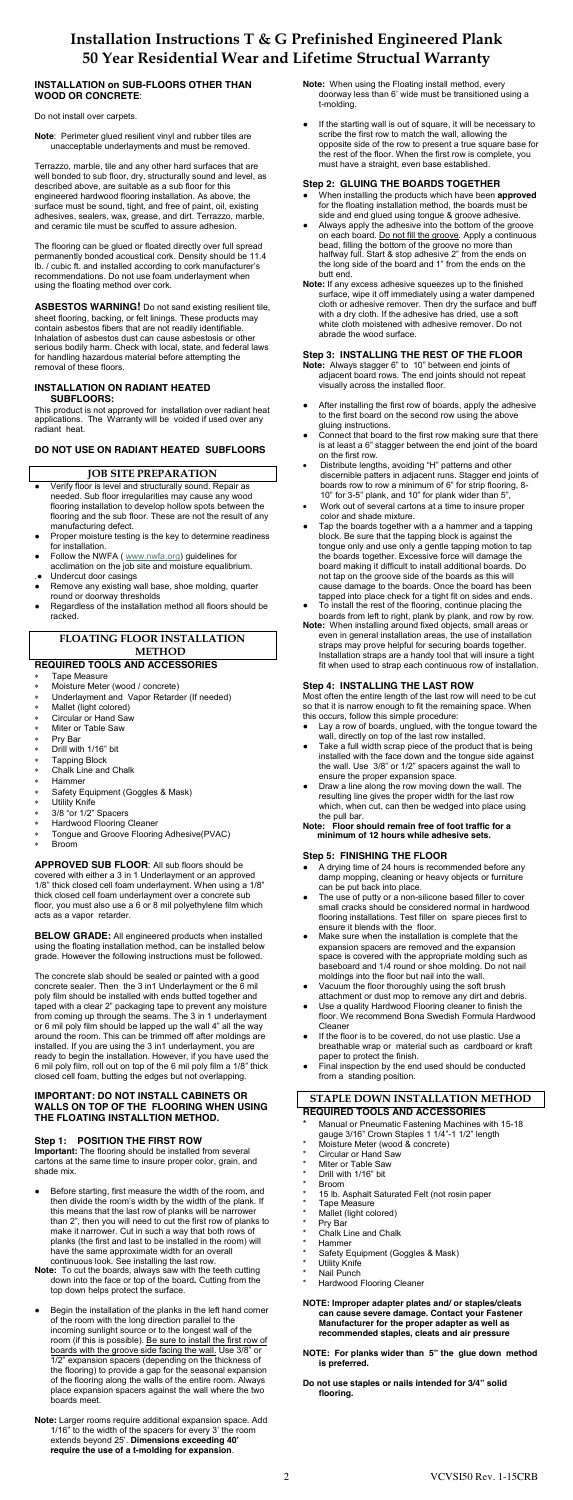- Avoid striking the edge of the prefinished flooring with the fasteners mallet. Edge crushing can occur causing cracks and splinters. Use a block to hammer against if necessary. Use only a flooring nailer that engages the top profile over the tongue at the appropriate angle. Make sure that the flooring nailer is flat against the board to prevent top edge damage. The plate in contact with floor must be smooth and free from nicks or scratches. Faceplates should be covered with protective materials to prevent damage to the surface of the flooring.
- For manual fasteners improper plate selection can cause severe edge damage. Check with the fasteners manufacturer to ensure that the proper adapter has been used for this nominal 3/8" or ½" flooring (9, 9.5, 11.5 or 12 mm).
- For pneumatic fasteners, improper air pressure settings, and failure to use the proper adapters can cause damage to the flooring. The correct adapter and air pressure setting will properly set the fasteners in the nail pocket. Set air compressor to the fastener manufacturers recommended PSI setting or an initial pressure of 75 PSI. Use a compressor with an in-line regulator with an air hose for proper adjustments. Adjust the air pressure to insure proper setting of staples. If tongue damage occurs, lower the air pressure. If the staples do not set properly, increase the air pressure.
- If you need to remove a side nailed staple, do not pull straight up from the tongue. This will damage the surface of the board. Instead, pull out the staple from the tongue at the front of the board with all pressure from the hammerhead directed into the sub floor.
- The manufacturer of the flooring is not responsible for any damage caused by the use of improper fasteners, improper adapters as well as staples or cleats or tools or minor squeaking on mechanically fastened floors.

- Before beginning the actual installation, provide proper layout of flooring by laying out several rows of flooring end to end in a staggered pattern.
- Allow for a minimum 6" stagger of the end joints of the adjoining row, distributing short and long lengths equally over the areas where the flooring is to be installed.
- Flooring is to be installed at right angles to the floor joists and, if possible, in the longest dimension of the room.
- Work out of several cartons at a time to insure proper color and shade mixture.
- To ensure that you have a good straight-line, place a mark 1" plus the width of the flooring on the end wall near a corner of the starting wall. Repeat on the opposite corner wall and insert nails into each mark. Snap a chalk line to provide a straight line to help align the planks
- Leave at least 3/8" to 1/2" for expansion at all vertical surface to be covered by the baseboard or quarter round trim. Normally the expansion space around the rooms should be the same distance as the thickness of the hardwood flooring.

## **Step 1: ESTABLISH A STARTING POINT**

- Repeat the edge nailing for the second row but do not face nail like the first row. Typically the first few rows must be edge nailed by hand due to the close proximity to the wall. When clearance allows, use the stapler/fastener.
- For ease of installation, work left to right. Left is determined by having your back to the wall where the starting course is laid.
- Distribute lengths, avoiding "H" patterns and other discernible patterns in adjacent runs. Stagger end joints of boards row to row a minimum of 6" for strip flooring, 8- 10" for 3" to 5" plank, and 10" for plank winder then 5".
- Install each succeeding row of planks by stapling/fastening the tongue side every 4"-6" to within 2" from board ends. Be attentive to staggering the ends of the boards at least 6" in adjacent rows to avoid clustering end joints.
- Upon reaching the last row to be installed, the planks should be ripped to allow a 3/8"–1/2" expansion space. Depending upon the board thickness, the last rows must be fastened by nailing approximately 1/2"-3/4" from the back edge of the board every 6" . The same process of counter sinking the face nails and applying putty should be repeated (as above on starting wall).

#### **Step 2: INSTALLING THE FLOOR**

- Install 15 lb. Asphalt Saturated Felt (not rosin paper) on the approved wood subfloor where the flooring is to be installed.
- Fasten a sacrificial board to the floor and check for surface damage, surface damage, air pressure settings, and tongue damage before proceeding. Make all proper adjustments before installation. Then remove and destroy the board.
- For the first row use the longest straightest boards.
- Align the first piece on the chalk line with the tongue out. The groove side and end will be facing the starting wall. Pre drill holes to avoid splitting. Drive 7d or 8d finish nails or screw type flooring nails into the face of the board every 6" approximately 1/3"-3/4" from the edge closest to the starting wall and within 2"-3" from the ends and in the darker grain of the wood. Keep the starter strip aligned with the chalk line.
- Edge nail the plank by driving the same type nails at a angle through the tongue of the first pie

- The use of putty or a non-silicone based filler to cover small cracks or face nails holes should be considered normal in hardwood flooring installations. Test filler on spare pieces first to ensure it blends with the floor.
- Make sure when the installation is complete that the expansion spacers are removed and the expansion space is covered with the appropriate molding such as, baseboard and 1/4 round or shoe molding. Do not nail moldings into the floor but nail into the wall.
- Vacuum the floor thoroughly using the soft brush attachment or dust mop to remove any dirt and debris.
- Use a quality Hardwood Flooring cleaner to finish the floor. We recommend Bona Swedish Formula Hardwood Cleaner
- If the floor is to be covered, do not use plastic. Use a breathable wrap or material such as cardboard or kraft paper to protect the finish.
- Final inspection by the end used should be conducted from a standing position.

Install the flooring parallel to the longest outside (exterior) wall in the room. Measure out from the wall on the door side of the room in two places; 30 3/8" for 3" and 5" wide products. Mark and snap a chalk line across the two marks. The area between the chalk line and the wall is the working area and will be the last to be installed.

- $\bullet$  Hold the trowel at a 45°-60° angle and spread adhesive onto an area no larger than 30-40 square feet at one time.
- After spreading, allow adhesive to flash off for 30-45 minutes before installing wood flooring. Maximum available working time is 45-50 minutes. (Colder temperatures or high humidity will extend times and warmer temperatures or low humidity will shorten times.)
- Do not install wood flooring material after adhesive dries. Test by touching adhesive. If not readily transferred to finger, adhesive is already dried. If adhesive has dried, remove adhesive and apply new material. Periodically check wood to confirm 100% adhesive transfer. Within one hour of setting wood, roll the installation with a 100- 150 lb. roller to promote good contact with the adhesive.
- **●** Always refer to the specific instructions on the hardwood flooring adhesive label.

the nails every 6" - 8" and within 2"-3" from the ends. Repeat this process for the entire first row. Upon completion of the first row, go back and sink the face nails with a nail punch. If it appears that the holes will not be covered by the quarter round or wall base, fill with putty that blends with the floor color.

- The flooring should be installed from several cartons at the same time to insure proper color, grain and shade mix.
- After the adhesive has been spread following the above mentioned instructions, start with the first piece of flooring. Install the piece of wood with the groove towards you and the tongue facing the opposite wall. Line up the groove of the flooring with the chalk line then press the flooring into the adhesive.
- Working from left to right, lay the next board and continue working towards the right until you need to cut a piece to complete the first row. Measure the size you need to complete the first row and cut to length. The balance of the piece you cut will start the next row.
- Distribute lengths, avoiding "H" patterns and other discernible patterns in adjacent runs. Stagger end joints of boards row to row a minimum of 6" for strip flooring, 8- 10" for 3" to 5" plank, and 10" for plank winder then 5".
- If the left over piece is less than 6" long, cut another piece at a random spot, and start the second row with it. Be attentive to staggering the ends of the boards at least 6" in adjacent rows to avoid clustering end joints. A soft rubber mallet can be used to tap the boards on the face until they are pulled into proper position.
- To cut the boards, always saw with the teeth cutting down into the face or top of the board**.** Cutting from the

- Complete the rest of the installation in your working area by following the same installation procedures that are stated in Step 2 of this section.
- Lift a plank periodically to make sure that there is 100% contact between the board and the hardwood flooring adhesive.

#### **Step 3: FINISHING THE FLOOR**

- Lay a row of boards, unglued, with the tongue toward the wall, directly on top of the last row installed.
- Take a short piece of the hardwood flooring that is being installed with the face down and the tongue side against the wall.
- Draw a line with a pencil along the row moving down the wall. The resulting line gives the proper width for the last row which, when cut, can then be wedged into place using the pull bar.
- You will need to use the pull bar extensively to make the last row properly flush.

- A drying time of 24 hours is recommended before any damp mopping, cleaning or heavy objects or furniture can be put back into place.
- The use of putty or a non-silicone based filler to cover small cracks or face nails holes should be considered normal in hardwood flooring installations. Test filler on spare pieces first to ensure it blends with the floor.
- Make sure when the installation is complete that the expansion spacers are removed and the expansion space is covered with the appropriate molding such as, baseboard and 1/4 round or shoe molding. Do not nail moldings into the floor but nail into the wall.
- Vacuum the floor thoroughly using the soft brush attachment or dust mop to remove any dirt and debris.
- Use a quality Hardwood Flooring cleaner to finish the floor. We recommend Bona Swedish Formula Hardwood Cleaner
- If the floor is to be covered, do not use plastic. Use a breathable wrap or material such as cardboard or kraft paper to protect the finish.
- Final inspection by the end used should be conducted from a standing position.

### **GLUE DOWN INSTALLATION METHOD REQUIRED TOOLS AND ACCESSORIES**

- 3/16" x 5/32" deep v notch trowel or 1/4" x 1/4" x 3/16" square notch trowel. Follow adhesive manufacturers' guidelines.
- **High Quality Urethane Adhesive**
- \* Broom
- Tape Measure
- Moisture Meter (wood & concrete)
- Mallet (light colored)
- 100 or 150 Lb. Roller
- Circular or Hand Saw
- Miter or Table Saw
- Pry Bar
- Drill with 1/16" bit
- 6 8 d screw shank nails
- Chalk Line and Chalk
- **Hammer**
- Safety Equipment (Goggles & Mask)
- **Utility Knife**
- Nail Punch
- Hardwood Flooring Cleaner

## **Step 1: GETTING STARTED**

## **Step 2: SPREADING THE ADHESIVE**

# **Step 3: INSTALLING THE FLOOR**

top down helps protect the surface.

**For wood sub floors:** If you are working on a wood type sub floor, use small finishing nails to hold the first row in place. Fill nail holes with filler which is manufactured to blend with your flooring. **For concrete sub floors:** If you are working on a concrete sub floor, take a piece of 1" x 2" x 8' pine board and using 1" concrete nails, nail the board onto the dry side of your chalk line. This will hold your first row of starter boards in place.

#### **Step 4: INSTALLING THE LAST ROW**

Most often the entire length of the last row will need to be cut so that it is narrow enough to fit the remaining space. When this occurs,follow this simple procedure:

#### **Step 5: FINISHING THE FLOOR**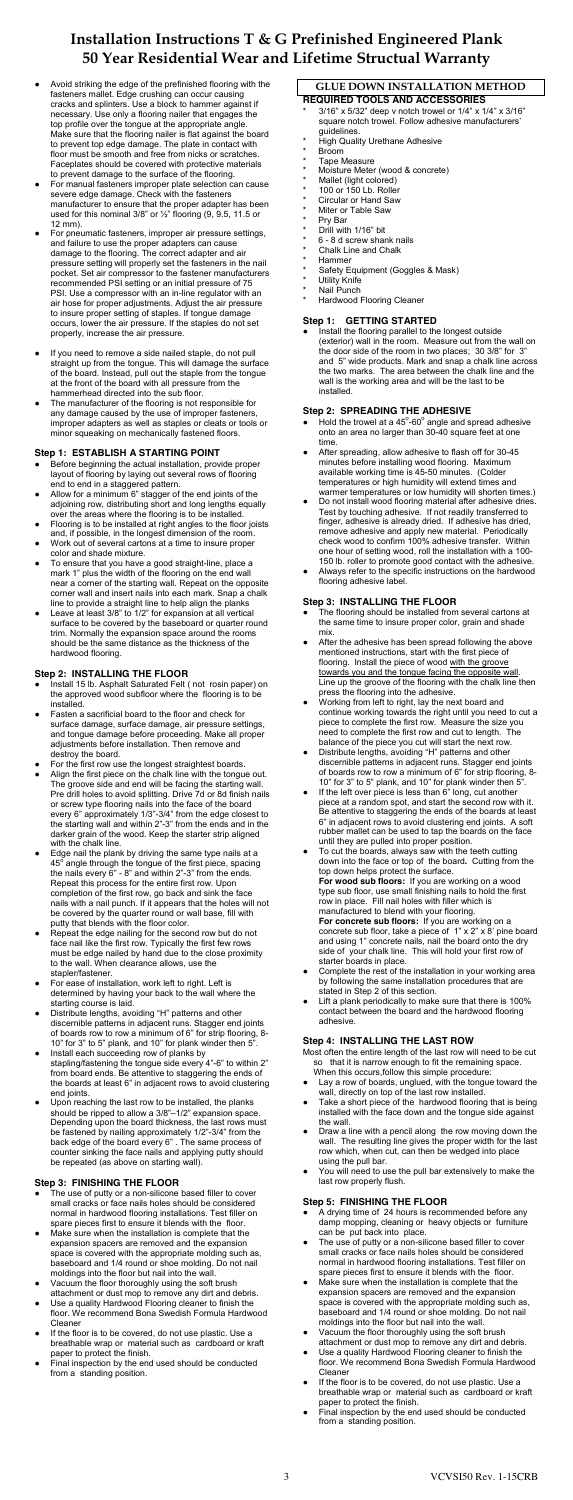

# **CAUTION: WOOD DUST WARNING**

**The State of California (OEEHA Prop 65, California Health, and Safety Code Section 25249.6) has classified Wood Dust as a substance known to cause cancer. Drilling, sawing, sanding, or machining wood products generates wood dust.**

**The State of Minnesota( Statute 1984 sections 144.495 and 325F.18 ) require all HDF and plywood sold or used in Minnesota meet the HUD Formaldehyde EmissionStandard 24 CFR Sections 3280.308 and 3280.406**.

Airborne wood dust may cause lung, upper respiratory tract, and eye and skin irritations. Some wood species may cause dermatitis and /or respiratory allergic reactions. The International Agency for Research on Cancer (IARC) has classified wood dust as a nasal carcinogen in humans. Wood dust can also cause a flammable or explosive hazard

#### **Precautionary measures:**

- Recover dust for disposal. Sweep or vacuum dust for disposal or if power tools are used, equip them with a dust collector.
- Avoid dust contact with an ignition source Avoid prolonged or repeated breathing of wood dust in air. If there are high levels of dust then use an NIOSH- designated dust mask.
- Avoid dust contact with eyes and skin

#### **First Aid Measures:**

● If inhaled, move to fresh air. In case of contact flush eyes and skin with water. If irritation persists, call a physician.

#### **Please contact your dealer or distributor to request a Material Safety Data Sheet (MSDS)**

**IMPORTANT NOTE:** The information and data above is based on the experience of occupational health and safety professional. It comes from sources believed to be accurate or otherwise technically current. It is the user's responsibility to determine if this information is suitable for specific application and to follow any necessary safety precautions.

- Use quality area rugs and doormats by outdoor entrance areas to prevent dirt, sand, grit and other substances such as oil, asphalt or driveway sealer from being tracked onto your floor. The rugs must be made of a breathable material to prevent moisture entrapment. Rugs with rubber bottoms or no-skid pads may leave an imprint on the flooring.
- Sweep, dust, or vacuum the floor regularly to prevent accumulation of dirt or grit that can scratch or dull the floor finish.
- Use protective casters/caster cups or felt pads on the legs of furniture to prevent damage to the flooring. Use wide bearing leg bases, barrel type caster wheels, rubber rollers to minimize indentations and scratches from heavy objects. As a rule of thumb, the heavier the object, the wider the floor protector should be. Make certain to keep them clean and well maintained.

# **CARE GUIDE**

#### **CLEANING YOUR FLOOR**

- Do not use rubber or foam backed plastic mats as they may discolor or leave an imprint on the floor. To prevent slippage use an approved vinyl rug underlayment.
- Maintain a normal indoor relative humidity level between 35 and 55% and a temperature of  $60^{\circ}$ -80 $^{\circ}$  F throughout the year, to minimize the natural expansion and contraction of wood.
- Use a damp cloth to blot up spills and spots as soon as they happen. For tough spots such as oil, paint, markers, lipstick, ink, tar or cigarette marks, use acetone/nail polish remover then wipe with a damp cloth. Always avoid allowing liquids to stand on your floor.
- y Vacuum, (using the hard floor attachment not the beater bar), dust mop, or sweep the floor to minimize abrasive grit, debris, and dirt.
- **Do not** damp mop. Periodically clean the floor with a hardwood flooring cleaner, which is specially formulated for the finish. We recommend Bona Swedish Formula Hardwood Cleaner.
- **● Do not** use oil based, wax, and polish, strong ammoniated or abrasive cleaners, steel wool or scouring powder to clean the floor.
- **Do not** wash or wet-mop the floor with soap, water, oil soap detergent or any other liquid cleaning material. This could cause swelling warping, delamination and joint-line separation, and void the warranty.
- **Do not** use any type of buffing machine.

#### **PROTECTING YOUR FLOOR**

- Moldings must be predrilled avoid splitting whenever they are to be secured with nails or fasteners.Use a 10 or 12" miter saw with pre-set adjustments for the basic miter cuts at 22.5 $^{\circ}$ , 45 $^{\circ}$ , and 90 $^{\circ}$ . A carbide tipped blade makes the best cuts.
- On Wall Base or Quarter Round moldings, never restrict the hardwood floor's natural contraction/expansion movement by driving the fasteners at a downward angle. Rather, attach the moldings to the wall or vertical surface.
- Always miter cuts rather than having butt cuts when splicing. Decide the direction of the miter by cutting the molding with the long point oriented in the same direction as your natural line of vision when you enter the room.

**Heating Season (Dry):** A humidifier is recommended to prevent excess shrinkage due to low humidity levels. Wood stove and electric heat tends to create very dry conditions. Minor gapping between wood planks during the heating season is a normal occurrence with hardwood flooring installed over radiant heat.

**Non-Heating Season (Wet):** An air conditioner or dehumidifier or periodically turning on your heating system can maintain humidity during the summer months. Avoid excessive exposure to water during periods of inclement weather.

- Environmental conditions below 35% RH or above 55% RH may result in cupping, and delamination of the veneer from the core.
- Avoid gouges or cuts in your floor from sharp objects. While your floor is very wear resistant, sharp or pointed objects can nevertheless damage it.
- Don't walk on your floor with stiletto-style heels, spiked shoes, or cleats; they may cause indentations in your floor.
- Keep pet's nails trimmed to minimize finish scratches.
- Rearrange area rugs and furniture periodically so the floor ages evenly. UV sunlight will soften the tone of different species of hardwood to varying degrees.
- Protect your floor from direct sunlight. Use curtains and UV resistant film on large glass doors and windows. Over time, natural and artificial light could discolor the floor.
- Use a dolly when moving heavy furniture or appliances. But first, put down a sheet of quarter inch plywood or Masonite to protect the floor and help prevent denting. Carpet or cardboard is not adequate to prevent surface compression scratches. Never try to slide or roll heavy objects across the floor to avoid denting.
- Supply replacement product or parts to repair, refinish, or replace the defective product at the manufacturer's option.
- Refund up to the full purchase price of the defective products.

#### **REPAIRING YOUR FLOOR**

- Minor damage can be easily repaired with finishing putty available in blending colors.
- Retain several planks for future repairs.
- Major damage will require board replacement . If using the floating installation only , your floor can easily be disassembled to allow for replacement .

## **MOLDINGS**

#### **Installation Tips:**

**Wall Base -** Borders the wood floor at the base of the wall to give the room a finished look. This molding conceals the required expansion space between the wall and the hardwood flooring. It is also sometimes used under cabinets and toe kicks.

**Quarter Round** - This molding conceals the required expansion space between the wall and the hardwood flooring. It is also sometimes used under cabinets and toe kicks where a wall base won't fit or at the base of the stairs to provide a subtle blend between the floor and the wall or vertical surface.

**Threshold** - Typically used at exterior doorways as a transition between flooring and the doorway threshold. It is also used to transition a wood floor to different floors to make them fit together perfectly, such as high pile carpeting or tile. Another typical use for a threshold is to conceal the expansion space between the flooring and a vertical surface such as fireplace hearths and sliding glass doors.

**T-Molding -** Commonly used in doorways to join two wood floors in adjoining rooms. Also recommended when making transitions from a wood floor to another floor that is approximately the same height such as ceramic tile, hardwood or laminate floors, not carpet. T-Moldings are also used to provide expansion joints when a floor dimension exceeds the length of 40' or a width of 30'.

**Reducer -** Used to join hardwood floors that have been glued down or nailed down with floors of different heights such as vinyl, ceramic tile, or low pile carpeting.

**Stair Nose -** Provides the proper transition for stairways or steps which have hardwood floors that have been installed by either the nail down or glue down installation method. Also provides the proper overhang for a transition from one floor level to the next such as the step into a sunken living room.

#### **RESIDENTIAL WARRANTY**

Manufacturer warrants the original purchaser of its Engineered Hardwood Flooring in North America to the following warranties:

#### **50 YEAR FINISH and WEAR WARRANTY**

Manufacturer warrants to the original purchaser that its factory applied finish will not wear through, peel off, or delaminate for a period of Fifty (50) years from the date of purchase under normal and ordinary residential use and with proper maintenance and floor care.

#### **LIMITED LIFETIME STRUCTURAL INTEGRITY WARRANTY**

Manufacturer warrants its products in their original manufactured condition to be free from manufacturing and workmanship defects including delamination (separation between plies), milling, and grading. (Up to 5% of industry standard).

These warranties, which begin from the date of purchase, apply only to products used in indoor dry residential applications either below grade, on grade or above grade and are valid only in North America.

These warranties apply only to the original purchaser and the original residential location where the product is installed and are not transferable.

Any product designated as "tavern", "economy", "cabin grade", "seconds", 'B grade" or "as is" is not covered by any of these warranties.

Hardwood flooring being a natural product will continue to expand and contract during seasonal and temperate changes. Product when properly installed may experience slight separation (up to 1/32") between boards. If minor separation or seasonal cracks occur, they are not covered by this warranty.

The accepted industry standard is an allowance of up to 5% of the flooring shipped to contain milling, grading, handling, and occasional finish defects and shall not be considered a structural defect.

Finish wear through is defined as 100% finish removal over a minimum of 10% of the total installation.

Product thought to be defective by the person doing the installation should be returned to your dealer for inspection and possible replacement **PRIOR TO INSTALLATION**. Installation implies acceptance. No warranty will be offered for obvious visual defects or appearance related claims such as grade or color once the products are installed.

#### **IF THE ENGINEERED FLOORING SHOULD FAIL TO MEET THE TERMS OF THE WARRANTY, MANUFACTURER, AT ITS OPTION, WILL EITHER**:

**THIS WARRANTY IS EXCLUSIVE**. It covers the repair or replacement of defective materials only and does not cover labor costs unless professionally installed by a certified flooring installer. Installation of the replacement products will be at the original purchaser's expense. If professionally installed, the manufacturer will pay the reasonable labor costs to perform the replacement or repair during the first five (5) years from the date of the original purchase. Any and all labor costs must be pre-approved by the manufacturer. In the event that the style installed in the home is no longer available, the manufacturer will replace the affected floor with another style of equal value. Under no circumstance will the value of a warranty claim exceed the original purchase price of the product.

#### **THE ABOVE DESCRIBED REMEDY IS THE ORIGINAL PURCHASER'S SOLE AND EXCLUSIVE REMEDY FOR CLAIM UNDER THIS LIMITED WARRANTY.**